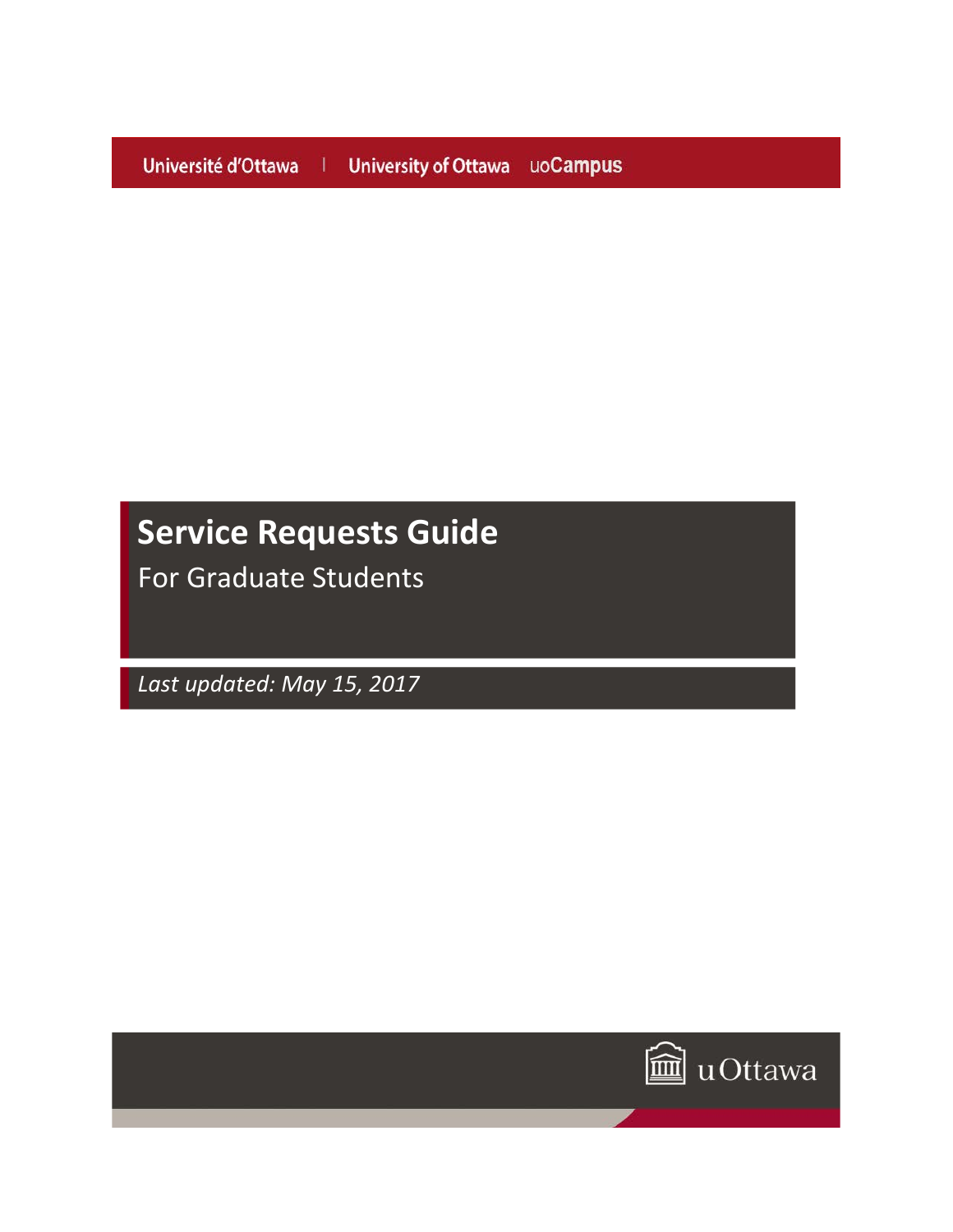# **Contents**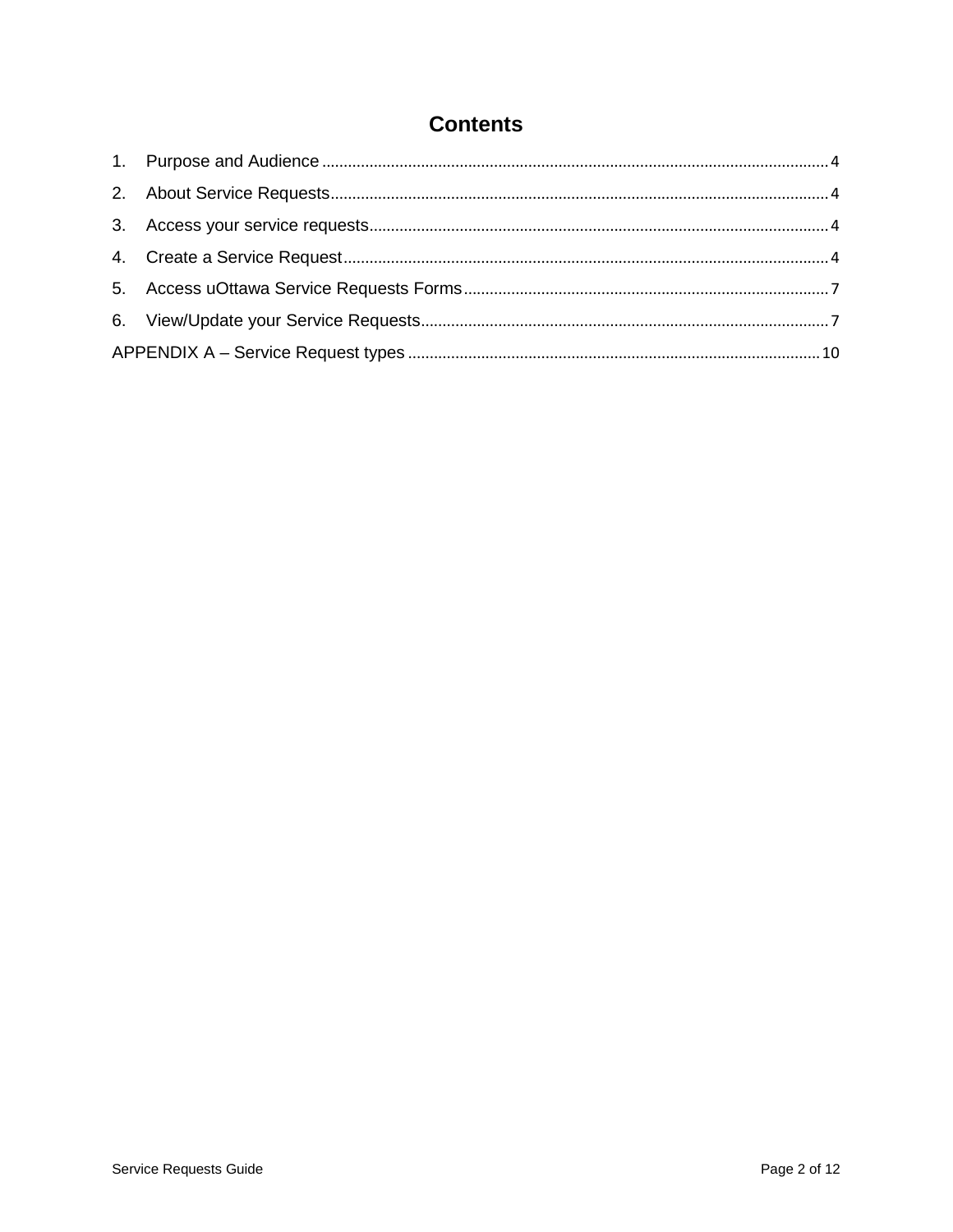# **Before you start…**

# **Note about enabling pop-ups in your web browser**

When working with Service Request, you must enable pop-ups in your web browser. Follow these instructions for Chrome, Firefox, Safari, Edge and Internet Explorer.

# **Chrome**

- a. At the top right of the toolbar, click the **More** icon .
- b. Click **Settings**.
- c. At the bottom, click **Show advanced settings**.
- d. Under **Privacy**, click **Content settings**.
- e. Under **Pop-ups**, select **Allow all sites to show pop-ups**.

# **Firefox**

- a. Click the **Firefox** menu and click **Options**.
- b. Click the **Content** tab.
- c. In the **Content** tab, under **Pop-ups**, clear the **Block pop-up windows** box.

## **Safari**

- a. In the top left, click **Safari**.
- b. Select **Preferences** from the list.
- c. Click the **Security** tab and clear the **Block pop-up windows** box.

# **Edge**

- a. Click the upper-right **More actions** button (three dots), and select **Settings**.
- b. Click **View advanced settings**.
- c. Turn off **Block pop-ups** in advanced settings.

# **Internet Explorer**

- a. In the top right corner, select the **Tools** button, and select **Internet options.**
- b. On the **Privacy** tab, under **Pop-up Blocker,** clear **Turn on Pop-up Blocker** check box.
- c. Select **OK.**

# **For Mac users**

**Note:** For compatibility reasons, please follow these instructions to ensure that your PDF forms can be read by all subsequent users, with any operating system and browser.

# **If you use Preview (PDF tool)**

- a. From the **File menu** choose the **Print** then use the **dialog box's PDF** option to save it as a PDF.
- b. Do not use the command **Export As** in the **file menu**. PC users using Internet Explorer receive a blank document and cannot view the data.

You can also download Adobe Acrobat Reader. To download it, click on the uOttawa forms link and click the icon to download it. **[Forms \(http://www.uottawa.ca/graduate-studies/students/forms\)](http://www.uottawa.ca/graduate-studies/students/forms)**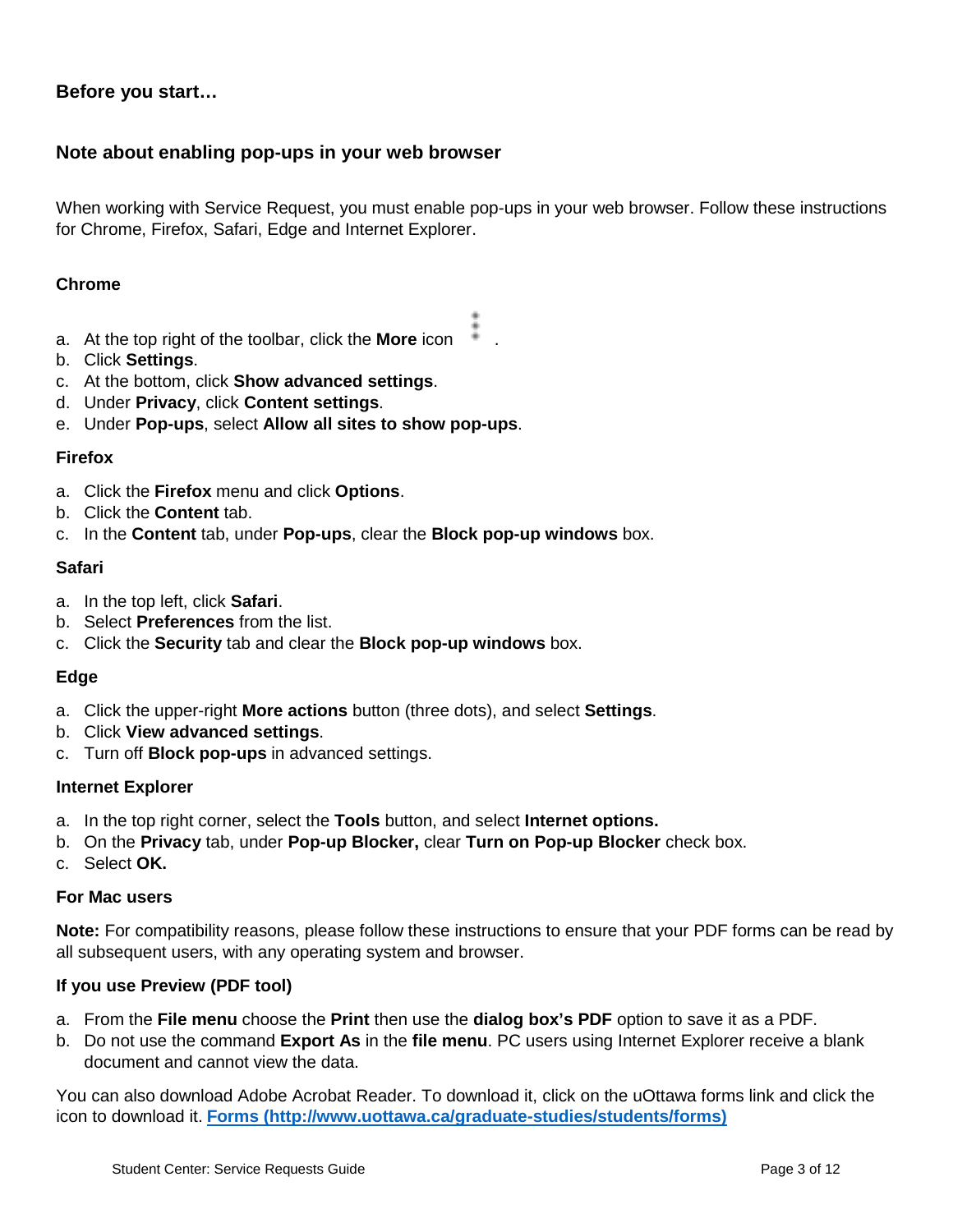# **Student Center: Service Requests**

# <span id="page-3-0"></span>**1. Purpose and Audience**

This guide is intended for graduate students. It explains how to create, view and manage **service requests**.

# <span id="page-3-1"></span>**2. About Service Requests**

**Service requests** are electronic requests submitted by graduate students to their supervisors or faculty.

There are currently nineteen (19) types of service requests. See **Appendix A** for the complete list and descriptions of **service requests**.

## <span id="page-3-2"></span>**3. Access your service requests**

- **a.** From the **uoZone Applications** tab, click **Service Requests**.
- **b.** The **My Service Requests** screen is displayed. If you have not yet created a service request, the service request table will be empty.

**My Service Requests** 

CREATE NEW REQUEST

|                   |                     |                        |              |                        | First $\blacksquare$ 1-3 of 3 $\blacksquare$ Last |  |
|-------------------|---------------------|------------------------|--------------|------------------------|---------------------------------------------------|--|
| Request<br>Number | <b>Request Type</b> | <b>Request Subtype</b> | Request Date | <b>Status</b>          | <b>Status Date</b>                                |  |
|                   | 266 Progress Report |                        | 08/04/2016   | Approved by supervisor | 08/05/2016                                        |  |
|                   |                     |                        |              |                        |                                                   |  |

#### <span id="page-3-3"></span>**4. Create a Service Request**

- **a.** From the **uoZone Applications** tab, select **Service Requests**.
- **b.** Form the **My Service Requests** screen, click **Create New Request**.

#### **My Service Requests**

|                                 |                     |                        |                     | Personalize   Find   View All   D   1 | First $M$ 1-3 of 3 $M$ Last |
|---------------------------------|---------------------|------------------------|---------------------|---------------------------------------|-----------------------------|
| <b>Request</b><br><b>Number</b> | <b>Request Type</b> | <b>Request Subtype</b> | <b>Request Date</b> | <b>Status</b>                         | <b>Status Date</b>          |
|                                 | 266 Progress Report |                        | 08/04/2016          | Approved by supervisor                | 08/05/2016                  |
| <b>CREATE NEW REQUEST</b>       |                     |                        |                     |                                       |                             |

**c.** Under **Select a Request Category,** click on **Research related** or **General** and click **Next**.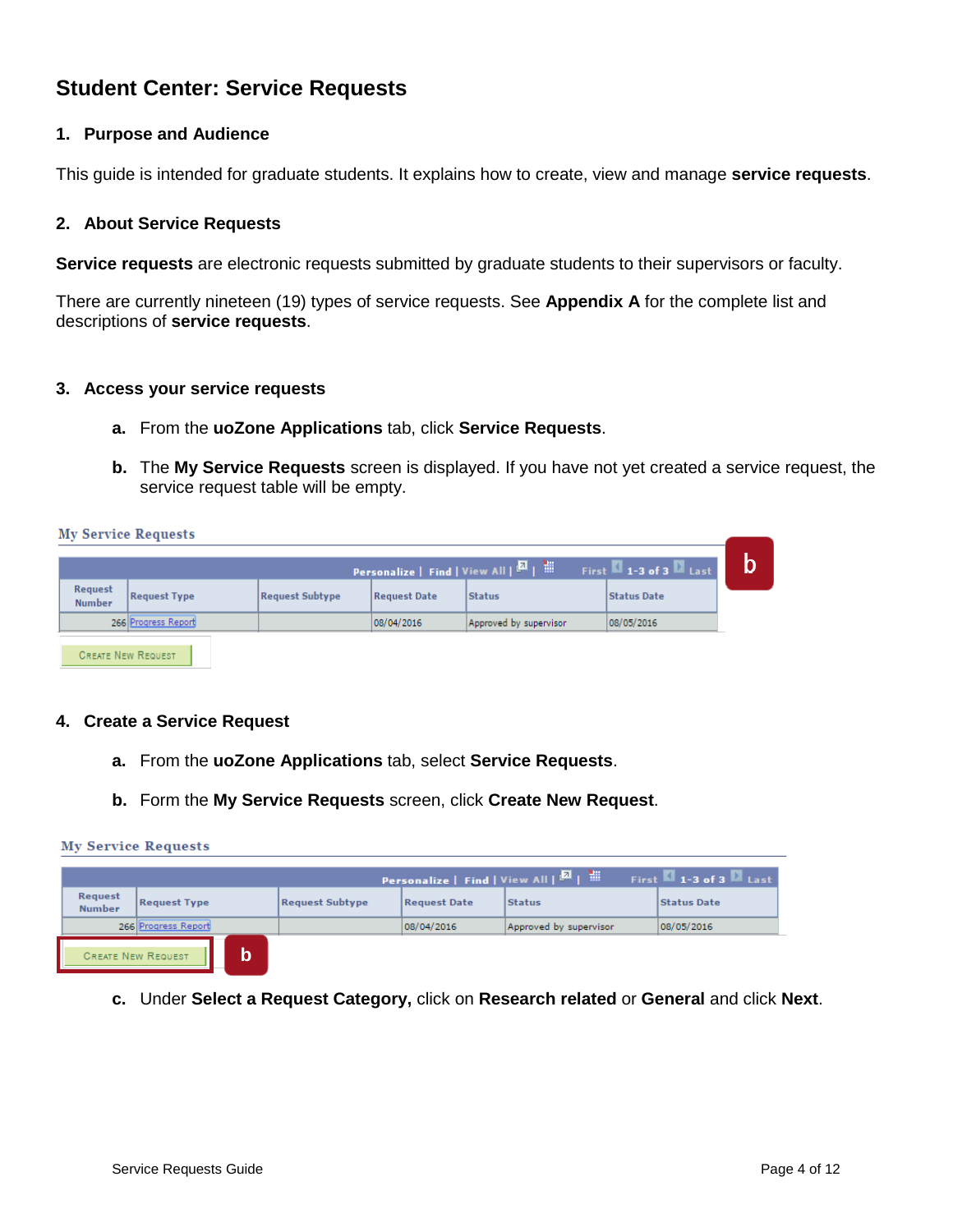| Personalize   Find   View All   0   1   1 | First $\blacksquare$ 1-2 of 2 $\blacksquare$ Last |
|-------------------------------------------|---------------------------------------------------|
| <b>Request Category</b>                   |                                                   |
| Research related                          |                                                   |
|                                           |                                                   |

**d.** Select the service request you would like to create and click **Next**.

**Note:** Click **Cancel** to cancel the request; click **Previous** or **Next** to access other types of service requests.

| <b>Select a Request Type</b>                                                       | Э    |
|------------------------------------------------------------------------------------|------|
| Personalize   Find   View All              <br>First $\blacksquare$ 1-7 of 13<br>× | Last |
| <b>Request Type</b>                                                                |      |
| Progress Report                                                                    |      |
| List of examiners for evaluation of the thesis                                     |      |
| Approval of the final version of the thesis                                        |      |
| Oral Defence                                                                       |      |
| Request supervisor approval for supervision                                        |      |
| Add a supervisor                                                                   |      |
| Modify a supervisor                                                                |      |
| $N$ EXT $>$<br>CANCEL<br>$<$ PREVIOUS                                              | d    |

**e.** Under **File Attachments**, click **add attachment** (if you need to add one), select the attachment to add and click **upload**.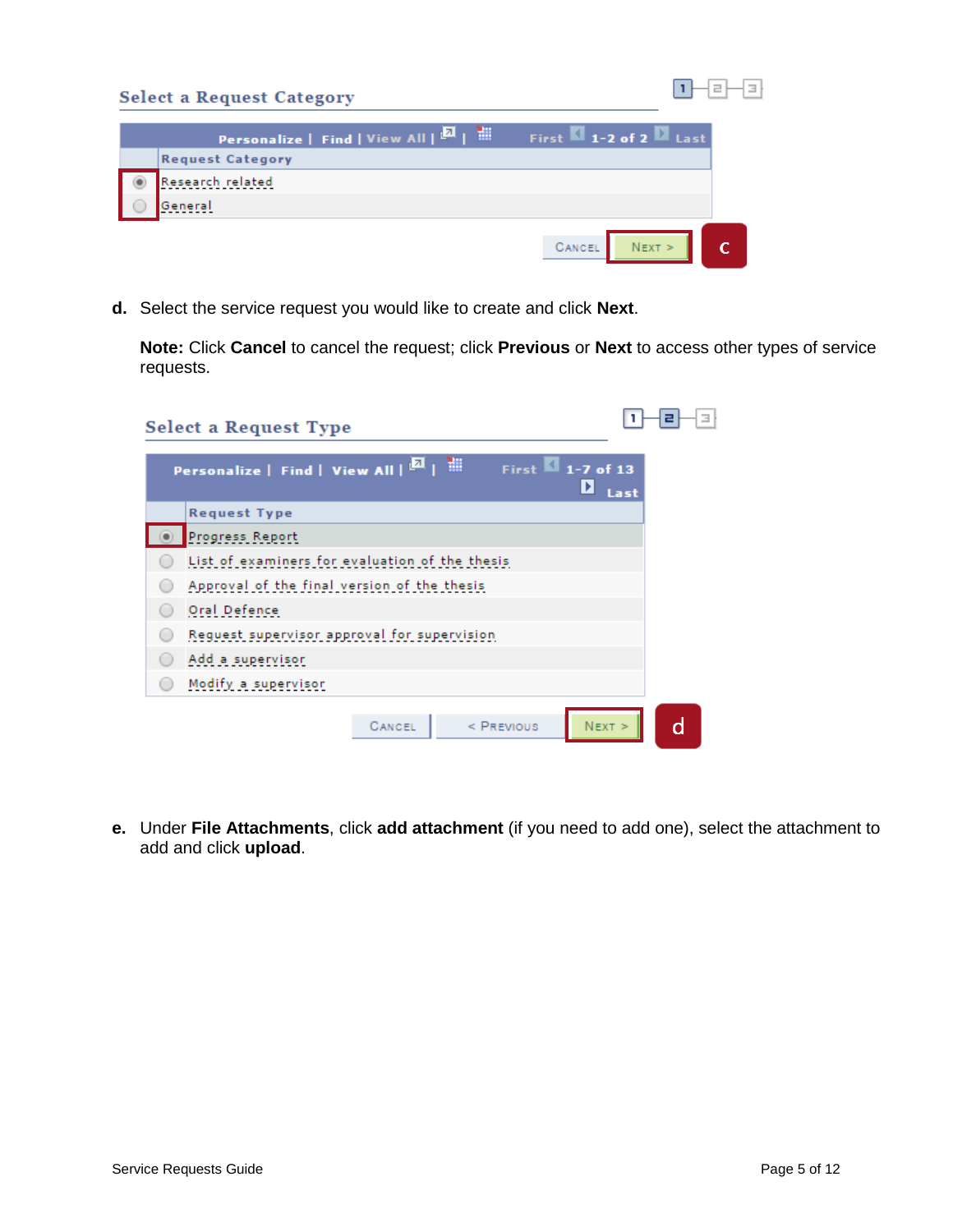|                      | <b>My Request Detail</b>                   |                                                                         |                                                       |             |
|----------------------|--------------------------------------------|-------------------------------------------------------------------------|-------------------------------------------------------|-------------|
| Category:            | Research related                           | Type:                                                                   | Progress Report                                       |             |
| Subtype:             | None                                       | <b>Request Date:</b>                                                    | 08/11/2016                                            |             |
| Status:              | Submitted                                  |                                                                         |                                                       |             |
| Comment:             | $\mathbb{R} \otimes \mathbb{R}$            | $356$ $\rightarrow$ $\sim$ $\sim$ 5 $\equiv$ $\equiv$ $\equiv$ $\equiv$ | ⇔ ෙ Ω                                                 |             |
|                      | Font<br>Format<br>$\scriptstyle\rm v$<br>۰ | $Size - $<br>В<br>I<br>⊍                                                | s                                                     |             |
|                      | E S S B                                    |                                                                         |                                                       | ⊡           |
|                      |                                            |                                                                         |                                                       |             |
|                      |                                            |                                                                         |                                                       |             |
| <b>Attachments</b>   | $\nabla$ File Attachments<br>Audit         | Personalize   Find   0   1                                              |                                                       | 1 of 1 last |
| <b>Attached File</b> |                                            | View                                                                    | <b>Add Attachment</b>                                 |             |
|                      |                                            | View                                                                    | add attachment                                        | н           |
|                      |                                            |                                                                         |                                                       |             |
| <b>SUBMIT</b>        | CANCEL                                     |                                                                         |                                                       |             |
|                      |                                            |                                                                         | <b>File Attachment</b>                                | $\times$    |
|                      |                                            |                                                                         |                                                       | Help        |
|                      |                                            |                                                                         | Choose File Progress_reudent.docx<br>Upload<br>Cancel |             |
|                      |                                            |                                                                         |                                                       |             |

**f.** Enter your comment in the **Comment:** box.

# **g.** Click **Submit**.

|                      | <b>My Request Detail</b>                                                                                                                                                                               |                                                                                                      |                                              |                       |
|----------------------|--------------------------------------------------------------------------------------------------------------------------------------------------------------------------------------------------------|------------------------------------------------------------------------------------------------------|----------------------------------------------|-----------------------|
| Category:            | Research related                                                                                                                                                                                       | Type:                                                                                                | Progress Report                              |                       |
| Subtype:             | None                                                                                                                                                                                                   | <b>Request Date:</b>                                                                                 | 08/10/2016                                   |                       |
| Status:              | Submitted                                                                                                                                                                                              |                                                                                                      |                                              |                       |
| Comment:             | $X G$ $\oplus$ $\bullet$ $\rightarrow$<br>M<br>Q<br>貢<br>Normal<br>Font<br>$\overline{\phantom{a}}$<br>1를 <b>3를</b> 레리<br>亖<br>$\equiv$ $\equiv$ $\equiv$<br>Here is my progress report.<br>Thank you. | $Q$ $\zeta_0$<br>틀<br>⊞<br>U S<br>В<br>I<br>$Size -$<br>$\overline{\phantom{a}}$<br><b>推 A · A ·</b> | Ω<br>مٹ<br>د<br>$\bullet$                    | $\blacktriangle$<br>A |
| <b>Attachments</b>   | $\nabla$ File Attachments<br>Audit                                                                                                                                                                     | Personalize   Find   [7]                                                                             | 讍<br>$\blacksquare$ 1 of 1 $\blacksquare$ La |                       |
| <b>Attached File</b> |                                                                                                                                                                                                        | <b>Description</b>                                                                                   |                                              | View                  |
| Gee Student.docx     | Progress report Gee-                                                                                                                                                                                   | Progress_report_Gee-Gee_Student.docx                                                                 |                                              | н<br>View             |
|                      |                                                                                                                                                                                                        |                                                                                                      |                                              | Add                   |
| <b>SUBMIT</b>        | CANCEL                                                                                                                                                                                                 |                                                                                                      |                                              |                       |

**Note:** After submitting a **Service Request** you can consult the **Status** and **Status Date**. You can consult the status to verify the progress of your request at step 6.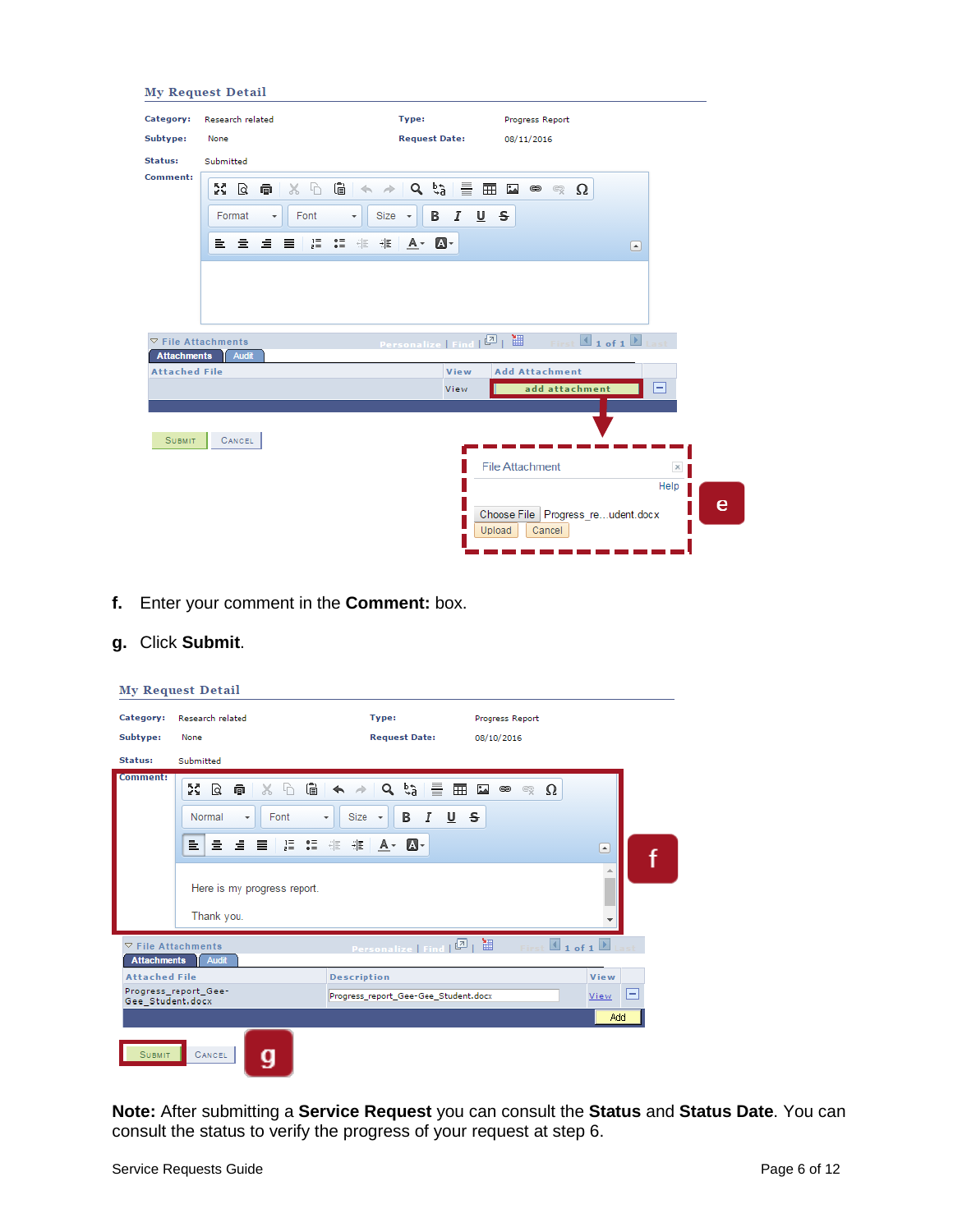# <span id="page-6-0"></span>**5. Access uOttawa Service Requests Forms**

- **a.** From https://www.uottawa.ca/en, under **Faculties,** select [Graduate and Postdoctoral](http://www.uottawa.ca/graduate-studies/) Studies (http://www.uottawa.ca/graduate-studies/).
- **b.** Under **Students,** select **[Forms \(http://www.uottawa.ca/graduate-studies/students/forms\)](http://www.uottawa.ca/graduate-studies/students/forms)** to display the list of forms available.

**Note:** You will need Adobe Acrobat Reader to use the forms on this page. To download it, click on the uOttawa forms link and you find the icon to download it.

**c.** Click a form title to open it, then complete and save the form. Once you have completed the form you can attach it to a service request, if necessary.

| <b>SECTION A</b>                                             |                                                                                                                                                                                       |                    | <b>STUDENT INFORMATION</b> |                                                                                                   |                               |              |                                                |
|--------------------------------------------------------------|---------------------------------------------------------------------------------------------------------------------------------------------------------------------------------------|--------------------|----------------------------|---------------------------------------------------------------------------------------------------|-------------------------------|--------------|------------------------------------------------|
| <b>SURNAME</b>                                               |                                                                                                                                                                                       | <b>GIVEN NAMES</b> |                            |                                                                                                   |                               | STUDENT NO   |                                                |
| <b>E-MAIL</b><br><b>NAME OF THESIS SUPERVISOR</b>            | <b>ACADEMIC UNIT/DISCIPLINE</b>                                                                                                                                                       |                    | <b>MASTER'S</b><br>PHD.    | <b>FIRST SESSION OF REGISTRATION</b><br>$\square$ FALL<br><b>NINTER</b><br><b>SPRING / SUMMER</b> | <b>YEAR</b>                   |              | <b>TIME LIMIT</b><br>MONTH BAY<br><b>VE AU</b> |
|                                                              | IF YOU HOLD ONE OR MORE SCHOLARSHIPS (INTERNAL AND EXTERNAL). PLEASE DESCRIBE BELOW.                                                                                                  |                    |                            |                                                                                                   |                               |              |                                                |
| NAME OF SCHOLARSHIP / SPONSORING AGENCY                      |                                                                                                                                                                                       |                    | <b>AMOUNT PER YEAR</b>     |                                                                                                   | <b>START</b>                  |              | <b>END</b>                                     |
|                                                              |                                                                                                                                                                                       |                    |                            |                                                                                                   | <b>MONTH</b><br><b>YEAR</b>   | MONTH        | <b>YEAR</b>                                    |
| NAME OF SCHOLARSHIP / SPONSORING AGENCY                      |                                                                                                                                                                                       |                    | <b>AMOUNT PER YEAR</b>     |                                                                                                   | <b>START</b>                  |              | END                                            |
|                                                              |                                                                                                                                                                                       |                    |                            |                                                                                                   |                               |              |                                                |
|                                                              |                                                                                                                                                                                       |                    |                            |                                                                                                   | <b>MONTH</b><br><b>YFAR</b>   | <b>MONTH</b> | <b>YFAR</b>                                    |
|                                                              |                                                                                                                                                                                       |                    |                            |                                                                                                   |                               |              |                                                |
| <b>SECTION B</b>                                             |                                                                                                                                                                                       |                    | <b>STUDENT'S REPORT</b>    |                                                                                                   |                               |              |                                                |
|                                                              | 1. HOW MANY COURSES HAVE YOU SUCCESSFULLY COMPLETED TO DATE? HOW MANY DO YOU NEED TO COMPLETE?<br>LIST OF COURSES TO BE COMPLETED (IF THEY ARE OPTIONAL, PLEASE INDICATE "OPTIONAL"): |                    |                            |                                                                                                   | <b>SUCCESSFULLY COMPLETED</b> |              | <b>OUTSTANDING</b>                             |
| <b>B.1 - ACADEMIC PROGRESS</b><br>COMPREHENSIVE EXAM: VES NO | 2. WHICH OTHER PROGRAM REQUIREMENTS HAVE YOU COMPLETED?<br>NA                                                                                                                         |                    |                            | RESEARCH PROPOSAL: VES NO NA                                                                      |                               |              |                                                |

- <span id="page-6-1"></span>**6. View/Update your Service Requests**
	- **a.** From the **Applications** tab in **uoZone**, click **Service Requests**.
	- **b.** Your **Service Requests** are displayed in a table with the following columns: **Request Number**, **Request Type**, **Request Subtype**, **Request Date**, **Status** and **Status Date**.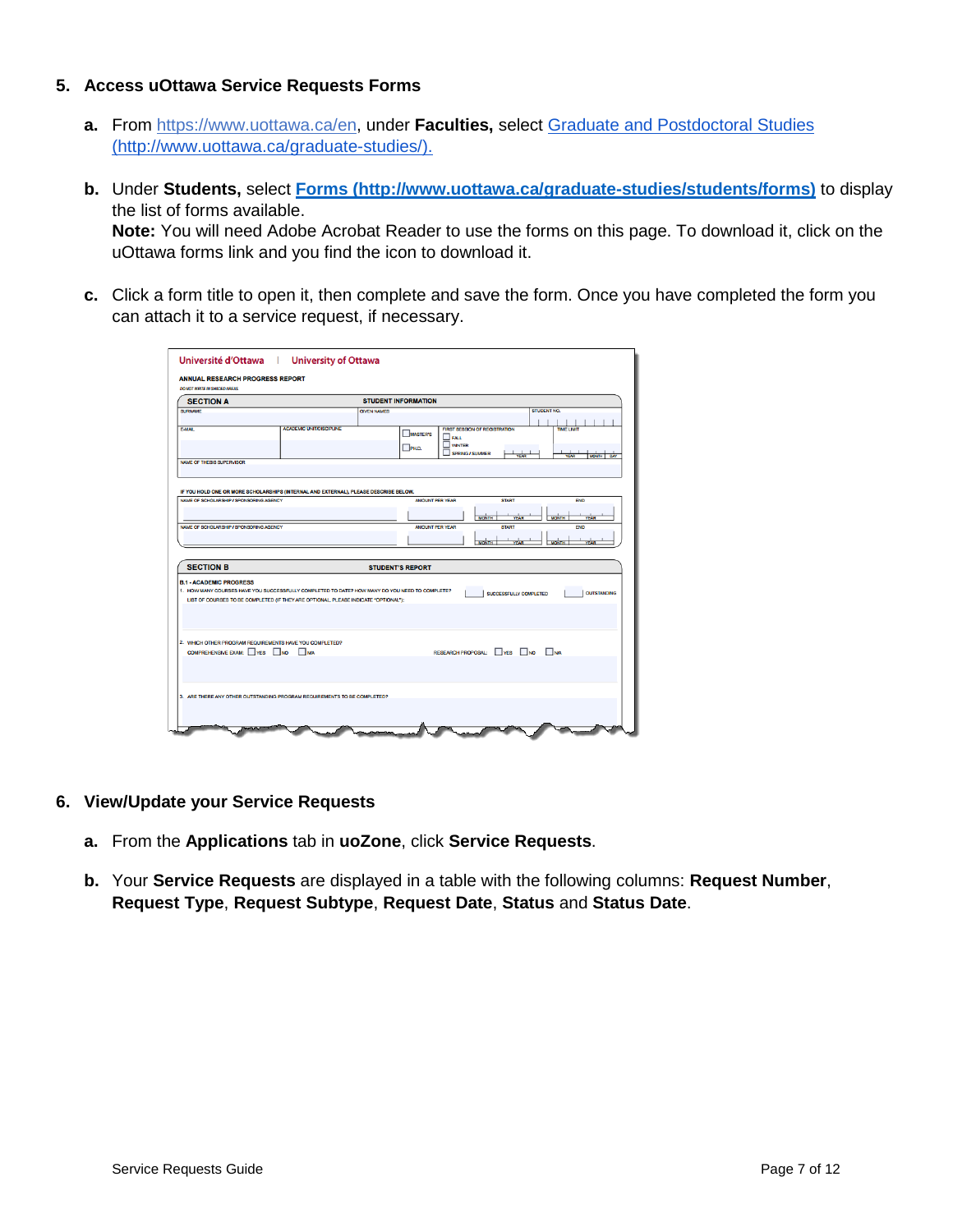

|                                 |                                                        |                        |                     | <b>Personalize</b>   Find   View All   <b>All   With</b> | First $\blacksquare$ 1-3 of 3 $\blacksquare$ Last |  |
|---------------------------------|--------------------------------------------------------|------------------------|---------------------|----------------------------------------------------------|---------------------------------------------------|--|
| <b>Request</b><br><b>Number</b> | <b>Request Type</b>                                    | <b>Request Subtype</b> | <b>Request Date</b> | <b>Status</b>                                            | <b>Status Date</b>                                |  |
|                                 | 266 Progress Report                                    |                        | 08/04/2016          | Submitted                                                | 08/04/2016                                        |  |
|                                 | 255 Submission of the thesis for<br>written evaluation |                        | 07/06/2016          | Approved by supervisor                                   | 07/06/2016                                        |  |
|                                 | 253 Progress Report                                    |                        | 06/29/2016          | Approved by administrator                                | 06/29/2016                                        |  |

**CREATE NEW REQUEST** 

- **c.** The following navigation options are available at the top of the service request table:
- **Personalize:** choose how your **Service Requests** are displayed
- **Find:** access specific requests you have created (when many are displayed)
- **View All:** display all your **Service Requests**

| Personalize   Find   View All |  |  | $M_{1-7}$ of 13 |  |
|-------------------------------|--|--|-----------------|--|
|                               |  |  |                 |  |

**d.** To view more information about a service request or to update it, click the desired request in the **Request Type** column.

|                                 | <b>My Service Requests</b>                             |                        |                     |                                       |                                                   |   |
|---------------------------------|--------------------------------------------------------|------------------------|---------------------|---------------------------------------|---------------------------------------------------|---|
|                                 |                                                        |                        |                     | Personalize   Find   View All   0   1 | First $\blacksquare$ 1-3 of 3 $\blacksquare$ Last |   |
| <b>Request</b><br><b>Number</b> | <b>Request Type</b>                                    | <b>Request Subtype</b> | <b>Request Date</b> | <b>Status</b>                         | <b>Status Date</b>                                |   |
|                                 | 266 Progress Report                                    |                        | 08/04/2016          | Submitted                             | 08/04/2016                                        | d |
|                                 | 255 Submission of the thesis for<br>written evaluation |                        | 07/06/2016          | Approved by supervisor                | 07/06/2016                                        |   |
|                                 | 253 Progress Report                                    |                        | 06/29/2016          | Approved by administrator             | 06/29/2016                                        |   |

**CREATE NEW REQUEST** 

- **e. My Request Detail** displays your service request. From this screen, you can view, add or update comments and view attachments submitted with the request.
- **f.** To add a comment, click **add comment**; to update a previous comment, click **update last comment**.
- **g.** To view the content of an attachment submitted with a request, click **View** next to the desired attachment.
- **h.** To save your modifications, click **Save** or click **Cancel** to return to the **My Service Requests** screen.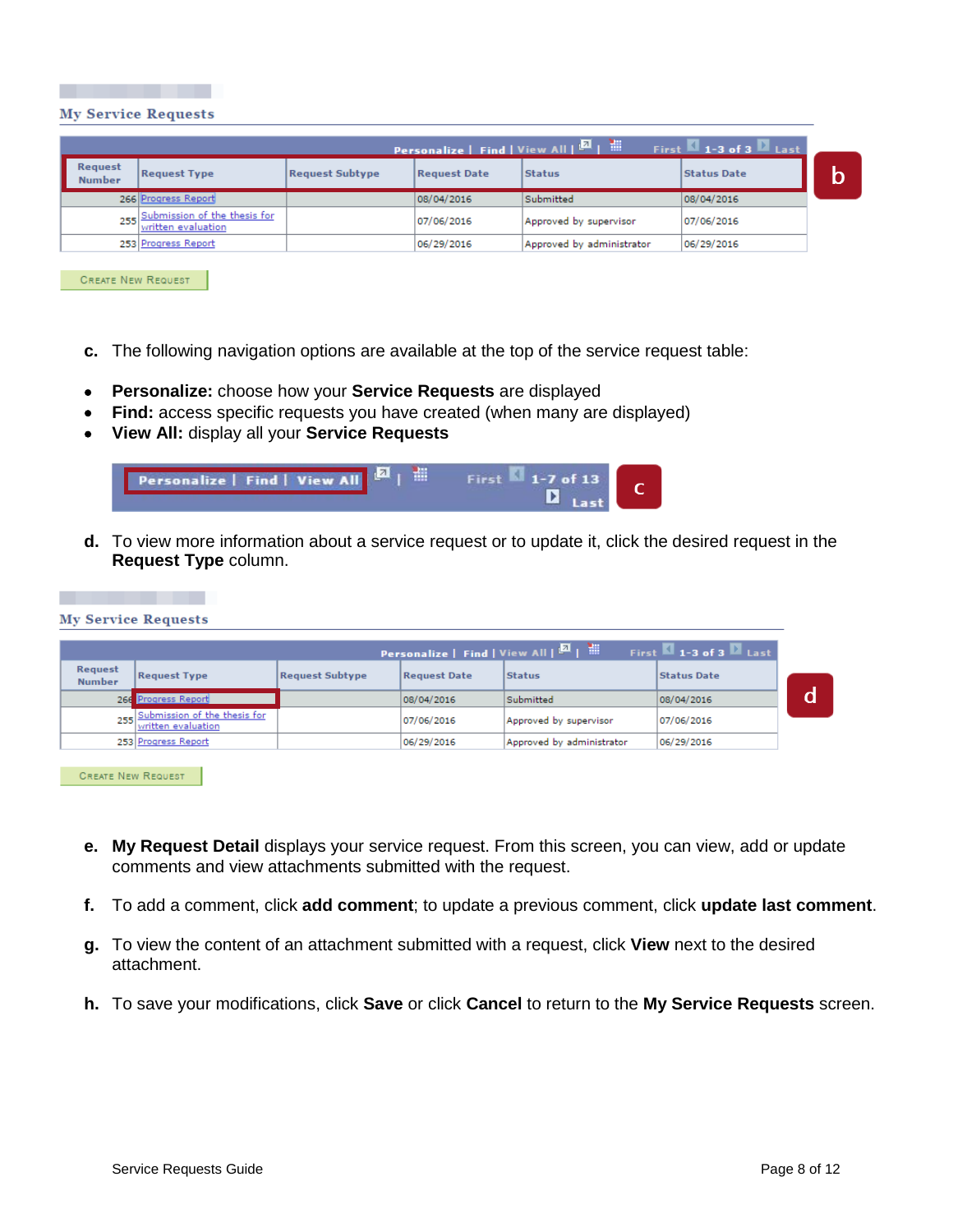| <b>My Request Detail</b>                                                                |                                                                                    | e |
|-----------------------------------------------------------------------------------------|------------------------------------------------------------------------------------|---|
| <b>University of Ottawa</b>                                                             |                                                                                    |   |
| Category:<br>Research related                                                           | <b>Request Number:</b><br>253                                                      |   |
| Type:<br>Progress Report                                                                | <b>Request Date:</b><br>06/29/2016                                                 |   |
| Subtype:<br>None                                                                        | Status:<br>Approved by administrator                                               |   |
| <b>Status Date</b><br>Comment                                                           | By                                                                                 |   |
| Here is my progress report. Thank you.<br>06/29/2016                                    |                                                                                    |   |
| add comment<br>update last comment<br>▼ File Attachments<br><b>Attachments</b><br>Audit | First 1-2 of 2 Last<br><b>Personalize</b>   Find   $\blacksquare$   $\blacksquare$ | g |
| <b>Attached File</b>                                                                    | View<br><b>Description</b>                                                         |   |
| Progress_Report.docx                                                                    | Progress_Report.docx<br>View                                                       |   |
| Progress_Report_Revision.docx                                                           | Progress_Report_Revision.docx<br>View                                              |   |
| CANCEL<br><b>SAVE</b>                                                                   |                                                                                    | h |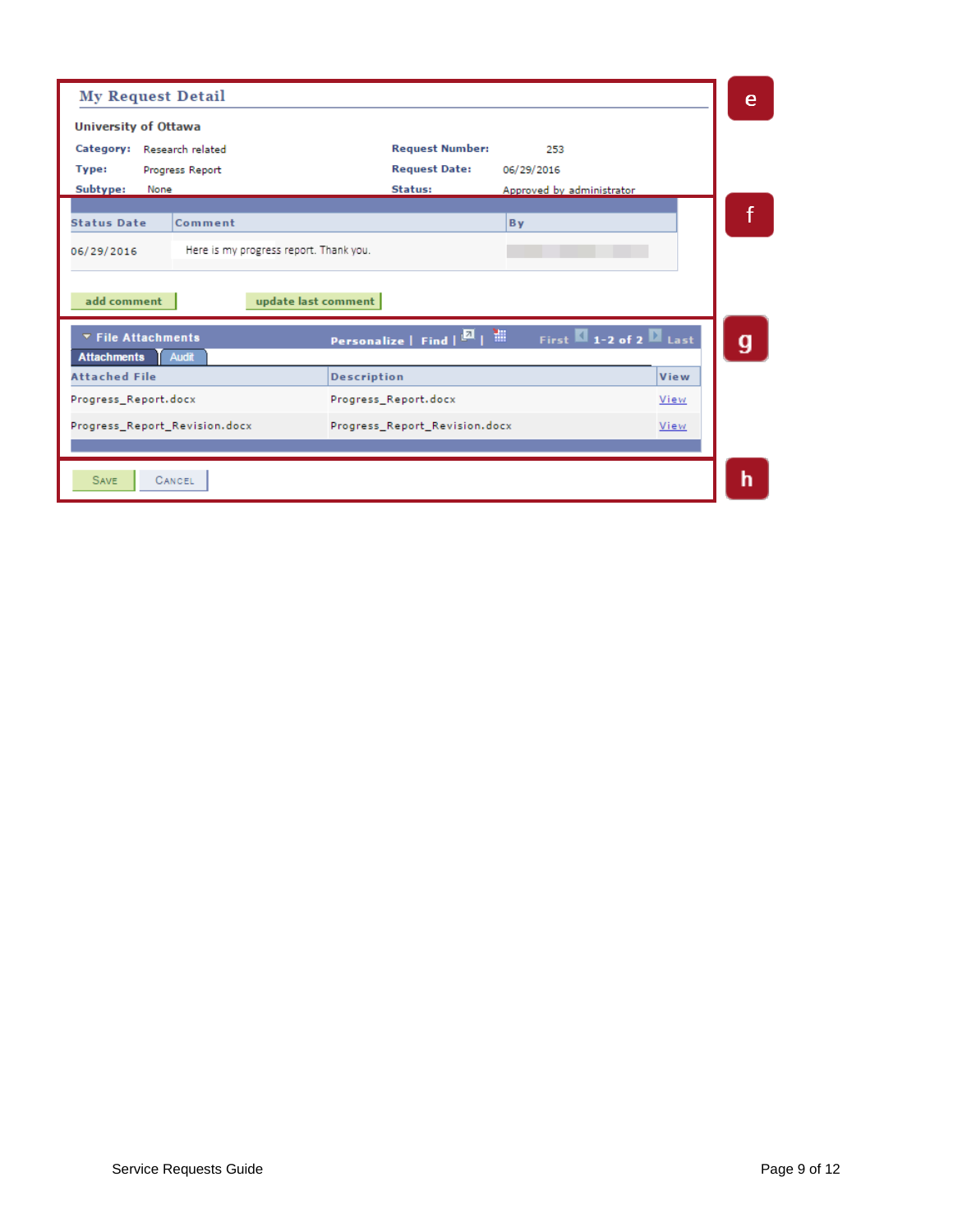# <span id="page-9-0"></span>**APPENDIX A – Service Request types**

The following table displays the 19 different types of service requests, their purposes, when they are submitted and what form needs to be added as an attachment as part of the process.

# **Service Request types 1. Add a new supervisor Purpose:** Add a new supervisor to oversee the thesis and research. **When to submit:**  • **Master's:** At the end of the second term • **PhD:** At the end of the third term **Form to attach:** N/A **Important:** This Service Request should be the first that the student completes. It is important to select the **Primary** checkbox when adding the primary supervisor in order for the professor to receive future service requests, and to complete the **Reg. supervisor confirmation**  Service Request after completing this request. **2. Reg. supervisor confirmation Purpose:** Confirm the supervisor who will oversee the thesis and research. **When to submit:** After the Add a new supervisor Service Request. **Form to attach:** N/A **Important**: This Service Request must be completed after the **Add a new supervisor** service request in order for the supervisor to confirm. **3. Modify or delete a supervisor Purpose:** Remove a supervisor or modify information for an existing one. **When to submit:** N/A **Form to attach:** N/A **Important:** Use the Comment box of the Service Request to specify what modification you would like to make. **4. Progress report Purpose:** Update progress on the thesis/research. **When to submit:** Once per year or as per milestone. **Form to attach:** [Annual Research Progress Report](http://www.uottawa.ca/graduate-studies/sites/www.uottawa.ca.graduate-studies/files/esup5189_e.pdf) (PDF) **5. Plan of study Purpose:** Submit if required by your department or faculty. **When to submit:** As required by milestone. **Form to attach:** N/A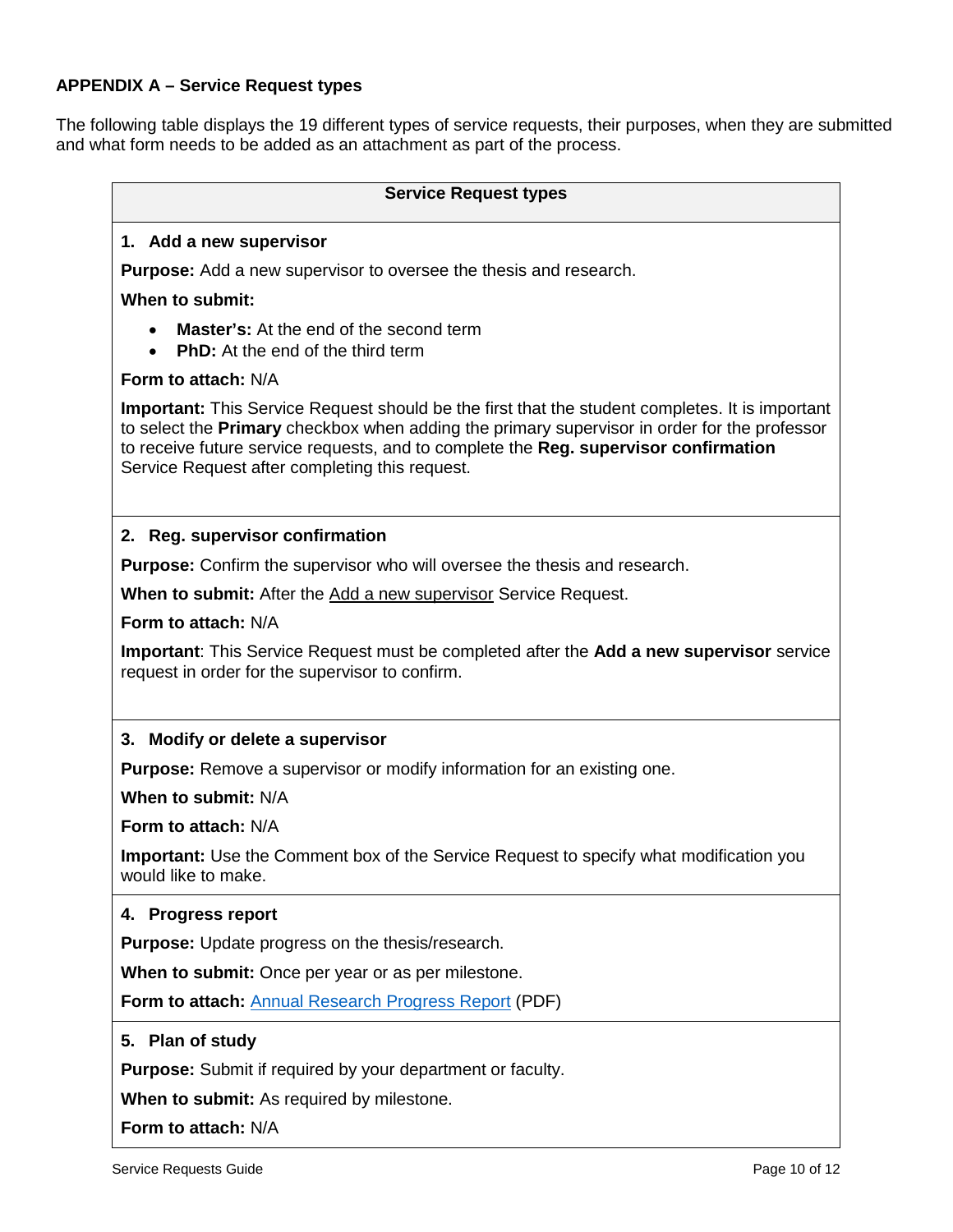# **Service Request types**

# **6. Milestones and objectives**

**Purpose:** Monitor progress in between progress reports.

**When to submit:** As required by professor.

**Form to attach:** N/A

**Important:** Use the Comment box of the Service Request to specify the objective you are completing.

# **7. Exception 10-hour rule**

**Purpose:** Request approval to work outside of the University for more than 10 hours a week. **When to submit:** As required.

Form to attach: **[Request for an Exception to the 10-Hour Rule](http://www.uottawa.ca/graduate-studies/sites/www.uottawa.ca.graduate-studies/files/10h_e.pdf) (PDF)** 

# **8. Add a thesis title**

**Purpose:** Add thesis title/research topic.

**When to submit:** 

- **Master's:** At the end of the second term
- **PhD:** At the end of the third term

**Form to attach:** N/A

# **9. Modify a thesis title**

**Purpose:** Change thesis title/subject.

**When to submit:** As required.

**Form to attach:** N/A

# **10. List of exam. for thesis eval.**

**Purpose:** Submit list of examiners for thesis evaluation and defence.

**When to submit:** One month prior to submitting thesis.

Form to attach: **[List of Examiners for the](http://www.uottawa.ca/graduate-studies/sites/www.uottawa.ca.graduate-studies/files/formlistedexaminateurs.pdf) Evaluation of the Thesis (PDF)** 

**11. Submission of thesis for eval.**

**Purpose:** Submit the thesis for evaluation.

**When to submit:** When thesis is ready to be submitted.

**Form to attach:** N/A

# **12. Decision to proceed to defence**

**Purpose:** Confirms decision to proceed to defence.

**When to submit:** Within five days of receipt of the evaluation report.

**Form to attach:** N/A